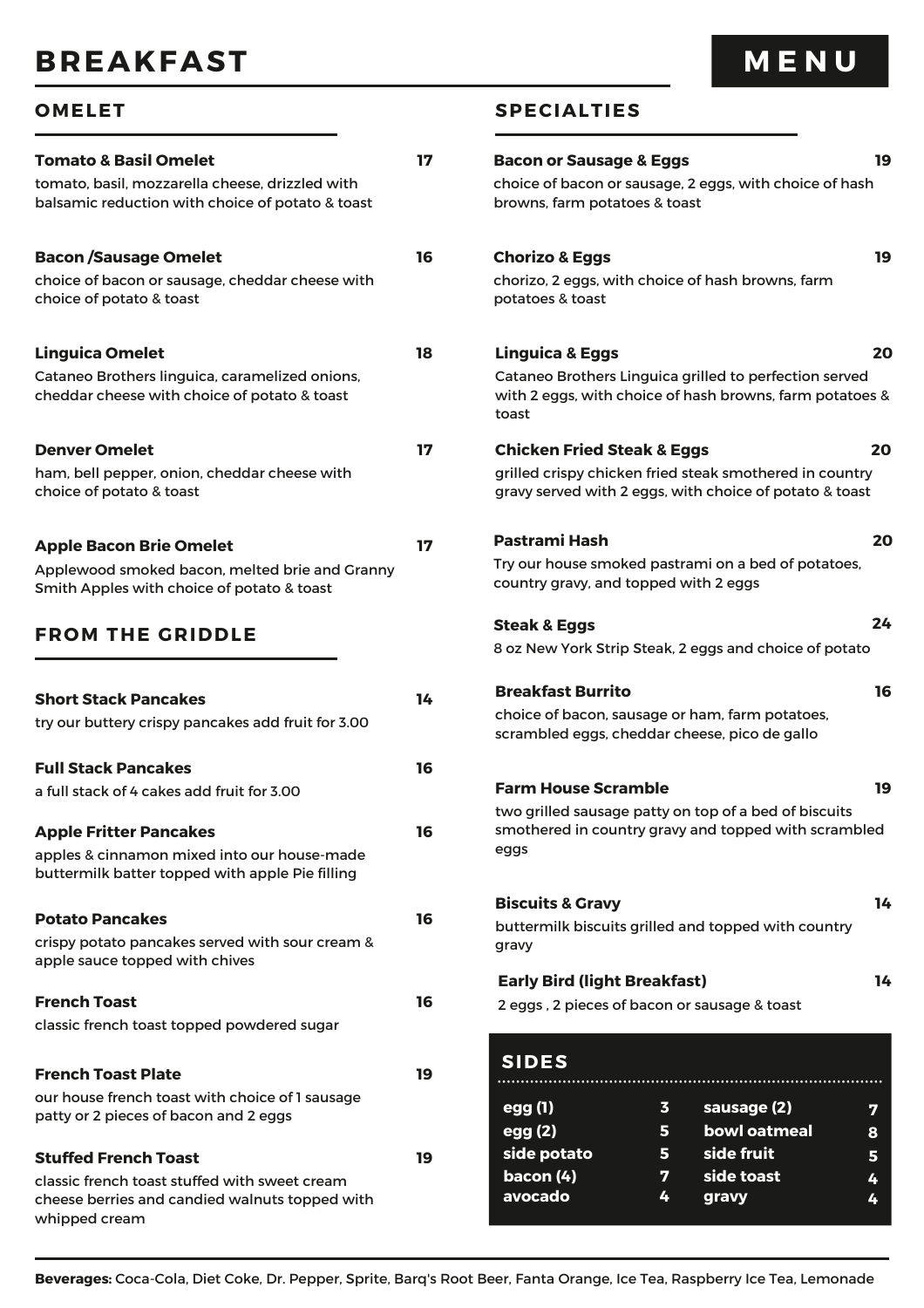# **LUNCH**

# **M E N U**

**18**

**19**

**18**

**20**

**18**

**17**

**17**

**17**

| <b>Crispy Chicken Salad</b>                                                                                                               | 17 | <b>Apple Farm Burger</b>                                                                                                                                                           |
|-------------------------------------------------------------------------------------------------------------------------------------------|----|------------------------------------------------------------------------------------------------------------------------------------------------------------------------------------|
| crispy chicken on of a bed of spring mix, tomato,<br>cucumber, bacon, and croutons                                                        |    | Hand formed burger patty grilled to perfection<br>cheddar cheese lettuce tomato red onion with<br>house burger sauce choice of side                                                |
| <b>Chicken Caesar Salad</b>                                                                                                               | 17 |                                                                                                                                                                                    |
| grilled chicken on a bed of romaine tossed in                                                                                             |    | <b>BBQ Bacon Blue Cheeseburger</b>                                                                                                                                                 |
| creamy caesar dressing, tomato, croutons, and<br>shaved parmesan                                                                          |    | grilled burger patty, Blue cheese crumbles, BBQ'd<br>bacon, lettuce, tomato, red onion                                                                                             |
| <b>B.L.T. Salad</b>                                                                                                                       | 17 |                                                                                                                                                                                    |
| spring mix, tomato, bacon, avocado                                                                                                        |    | <b>Patty Melt</b>                                                                                                                                                                  |
|                                                                                                                                           |    | Grilled burger patty between grilled marble Rye<br>Swiss Cheese, grilled onions and 1000 island comes<br>with choice of side                                                       |
| <b>Cobb Salad</b>                                                                                                                         | 18 |                                                                                                                                                                                    |
| bacon, blue cheese, ham, tomato, cucumber, hard                                                                                           |    | <b>Pastrami Burger</b>                                                                                                                                                             |
| boiled egg                                                                                                                                |    | Grilled burger topped with house smoked pastrami,                                                                                                                                  |
|                                                                                                                                           |    | pepperoncini, grilled onions, swiss, Dijon mustard                                                                                                                                 |
| <b>Side Salad</b><br>spring mix, tomato, cucumber, carrot, & croutons                                                                     | 8  | on Brioche Bun choice of side                                                                                                                                                      |
|                                                                                                                                           |    |                                                                                                                                                                                    |
|                                                                                                                                           |    | <b>Veggie Burger</b>                                                                                                                                                               |
| <b>SANDWICHES</b>                                                                                                                         |    | House made Veggie patty cheddar cheese, lettuce<br>tomato onion comes with choice of side                                                                                          |
| served with choice of salad, soup, fries, or chips                                                                                        |    |                                                                                                                                                                                    |
| <b>House Turkey Sando</b>                                                                                                                 | 16 | <b>WRAPS</b>                                                                                                                                                                       |
| house smoked turkey breast, lettuce, tomato,                                                                                              |    |                                                                                                                                                                                    |
| avocado, mayo on harvest wheat with choice of<br>side                                                                                     |    |                                                                                                                                                                                    |
|                                                                                                                                           |    | <b>Turkey Bacon Avocado Wrap</b>                                                                                                                                                   |
| <b>Crispy Chicken Ranch Melt</b><br>crispy chicken breast, swiss cheese, bacon, ranch<br>dressing on grilled sourdough and choice of side | 17 | house smoked turkey, lettuce, tomato, bacon,<br>swiss cheese and garlic aioli wrapped in a flour<br>tortilla (choice of spinach, sun-dried tomato or<br>plain) with choice of side |
| <b>Apple Farm Rueben</b>                                                                                                                  | 20 |                                                                                                                                                                                    |
| house smoked pastrami, swiss cheese, sauerkraut,                                                                                          |    | <b>Buffalo Chicken Wrap</b>                                                                                                                                                        |
| 1,000 islands dressing on marble rye with choice of<br>side                                                                               |    | crispy chicken, blue cheese, red onion, tomato,                                                                                                                                    |
|                                                                                                                                           |    | lettuce, buffalo and ranch, wrapped In a flour<br>tortilla (choice of spinach, sun-dried tomato or                                                                                 |
| <b>Tuna Melt</b><br>hot tuna sandwich with cheddar cheese on                                                                              | 17 | plain) with choice of side                                                                                                                                                         |
| sourdough with choice of side                                                                                                             |    |                                                                                                                                                                                    |
|                                                                                                                                           |    | <b>Veggie Wrap</b>                                                                                                                                                                 |
| <b>Turkey Melt</b><br>house smoked turkey breast, bacon, tomato, mayo                                                                     | 18 | spinach, sautéed onion, portobello mushroom,                                                                                                                                       |
| and jack cheese with choice of side                                                                                                       |    | tomato, grilled veggies, goat cheese wrapped In a<br>flour tortilla (choice of spinach, sun-dried tomato<br>or plain) with choice of side                                          |
| <b>B.L.T.A.</b>                                                                                                                           | 17 |                                                                                                                                                                                    |
|                                                                                                                                           |    |                                                                                                                                                                                    |
| applewood smoked bacon, lettuce, tomato,<br>avocado on wheat comes with choice of side                                                    |    |                                                                                                                                                                                    |

**SALADS BURGERS**

**Beverages:** Coca-Cola, Diet Coke, Dr. Pepper, Sprite, Barq's Root Beer, Fanta Orange, Ice Tea, Raspberry Ice Tea, Lemonade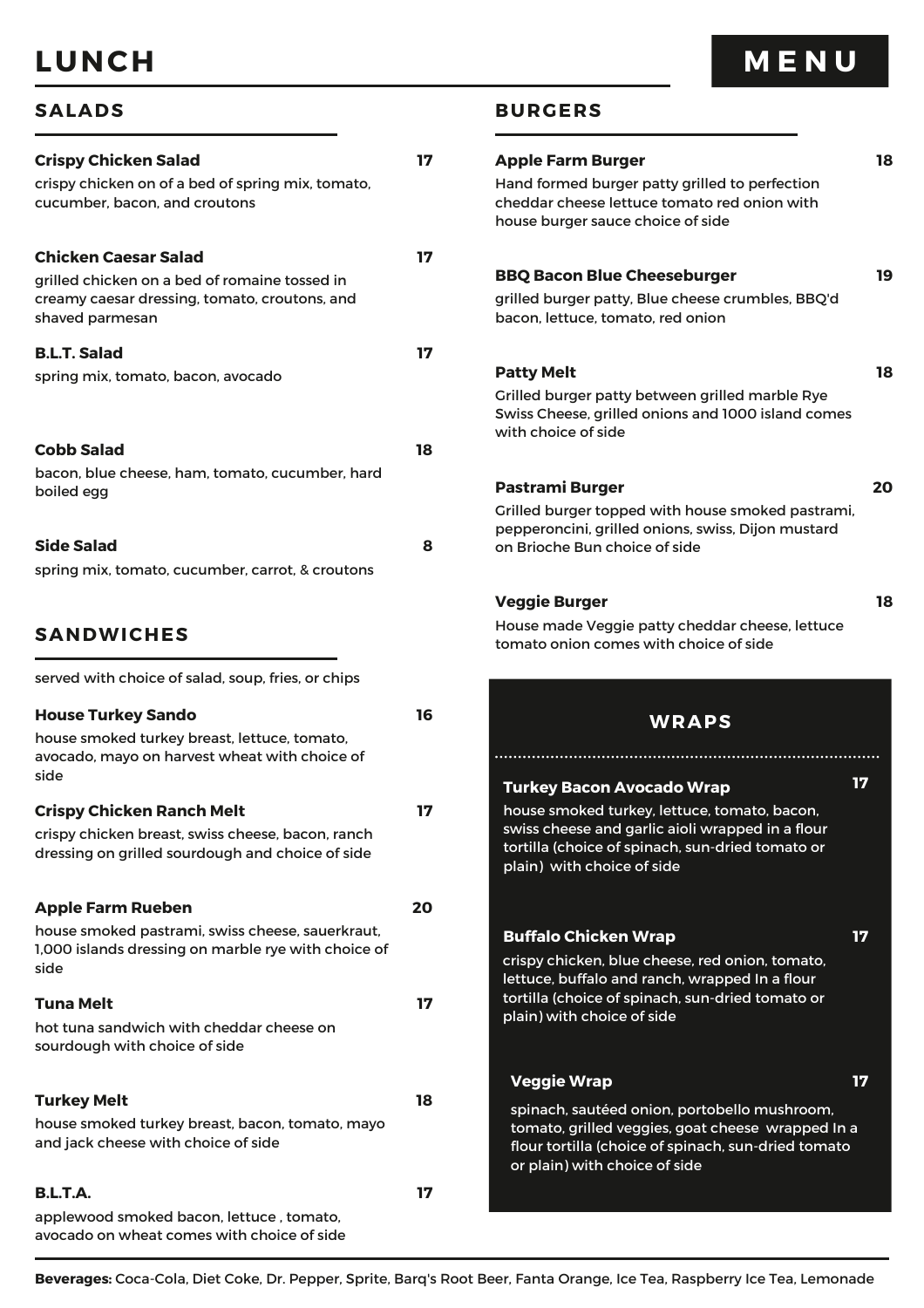# **DINNER**

| <b>Artichoke Spinach Dip</b><br>creamy artichoke spinach dip topped with<br>parmesan and breadcrumbs served with crostini<br>and crackers                                      | 16 | <b>Hummus Plate</b><br>18<br>house-made red pepper hummus served with vegetables<br>and crackers                                                          |    |
|--------------------------------------------------------------------------------------------------------------------------------------------------------------------------------|----|-----------------------------------------------------------------------------------------------------------------------------------------------------------|----|
| <b>House Mac</b><br>creamy cheesy baked macaroni and cheese<br>choice of regular or spicy                                                                                      | 15 | <b>Sampler</b><br>20<br>variety of finger foods: chicken strips, onion rings, french<br>fries, and mozzarella sticks                                      |    |
| <b>Spicy Mac &amp; Cheese</b><br>linguica, caramelized onions, and jalapeños                                                                                                   | 18 |                                                                                                                                                           |    |
| <b>DINNER ENTREES</b>                                                                                                                                                          |    |                                                                                                                                                           |    |
| served with choice of roasted red potatoes, mash<br>potatoes, or fries and seasonal vegetable                                                                                  |    |                                                                                                                                                           |    |
| <b>Bacon Wrapped Meatloaf</b><br>Bacon wrapped meatloaf with BBQ sauce on a<br>bed of mashed potatoes and seasonal vegetables                                                  | 24 | <b>Baked Rosemary Chicken</b><br>half chicken, oven baked, with choice of side and<br>seasonal vegetable                                                  | 28 |
| <b>Chicken Fried Steak Dinner</b><br>two chicken fried steak patties covered in country<br>gravy choice of potato and seasonal vegetable                                       | 24 | <b>Ribeye Plate</b><br>12 oz Ribeye grilled to perfection, topped with a<br>gorgonzola, red wine reduction with choice of side<br>and seasonal vegetables | 34 |
| <b>House Pork Chop Plate</b><br>Thick cut pork chop encrusted with panko and<br>parmesan topped with a stone ground mustard<br>reduction choice of side and seasonal vegetable | 28 | <b>House Pasta</b><br>penne pasta, red bells, italian sausage, mozzarella,<br>red pepper flakes, tossed in marinara                                       | 22 |
| <b>Grilled Salmon</b><br>grilled salmon fillet with choice of side and<br>seasonal vegetable                                                                                   | 28 |                                                                                                                                                           |    |